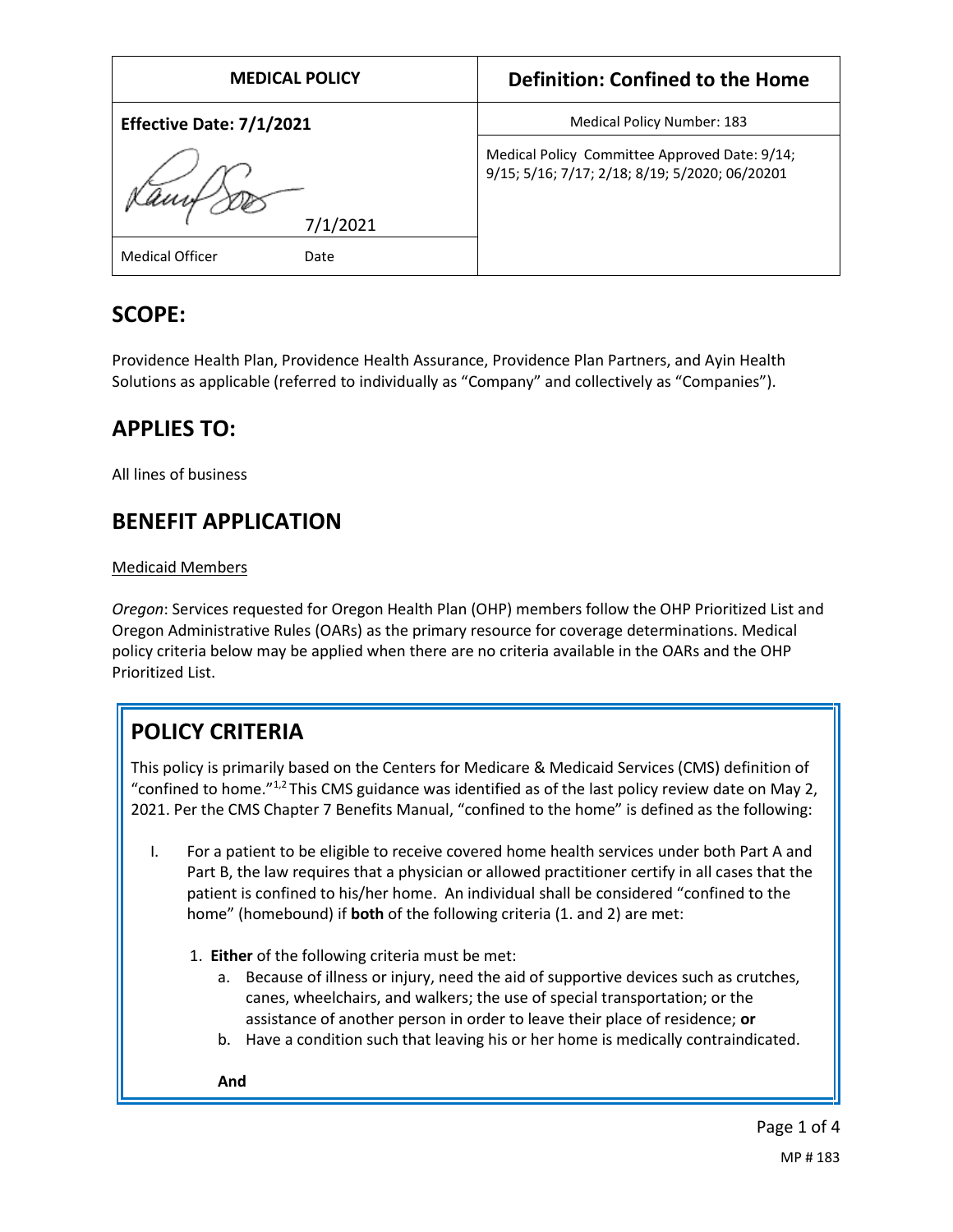- 2. **Both** of the following criteria must be met:
	- a. There must exist a normal inability to leave home; **and**
	- b. Leaving home must require a considerable and taxing effort.

#### Note:

If the patient does in fact leave the home, the patient may nevertheless be considered homebound if the absences from the home are infrequent or for periods of relatively short duration, or are attributable to the need to receive health care treatment. Absences attributable to the need to receive health care treatment include, but are not limited to:

- Attendance at adult day centers to receive medical care;
- Ongoing receipt of outpatient kidney dialysis; or
- The receipt of outpatient chemotherapy or radiation therapy.

Any absence of an individual from the home attributable to the need to receive health care treatment, including regular absences for the purpose of participating in therapeutic, psychosocial, or medical treatment in an adult day-care program that is licensed or certified by a state, or accredited to furnish adult day-care services in a state, shall not disqualify an individual from being considered to be confined to his home. Any other absence of an individual from the home shall not so disqualify an individual if the absence is of an infrequent or of relatively short duration. For purposes of the preceding sentence, any absence for the purpose of attending a religious service shall be deemed to be an absence of infrequent or short duration. It is expected that in most instances, absences from the home that occur will be for the purpose of receiving health care treatment. However, occasional absences from the home for nonmedical purposes, e.g., an occasional trip to the barber, a walk around the block or a drive, attendance at a family reunion, funeral, graduation, or other infrequent or unique event would not necessitate a finding that the patient is not homebound if the absences are undertaken on an infrequent basis or are of relatively short duration and do not indicate that the patient has the capacity to obtain the health care provided outside rather than in the home.

Some examples of homebound patients that illustrate the factors used to determine whether a homebound condition exists are listed below.

- A patient paralyzed from a stroke who is confined to a wheelchair or requires the aid of crutches in order to walk*.*
- A patient who is blind or senile and requires the assistance of another person in leaving their place of residence*.*
- A patient who has lost the use of their upper extremities and, therefore, is unable to open doors, use handrails on stairways, etc., and requires the assistance of another individual to leave their place of residence*.*
- A patient in the late stages of ALS or neurodegenerative disabilities. In determining whether the patient has the general inability to leave the home and leaves the home only infrequently or for periods of short duration, it is necessary (as is the case in determining whether skilled nursing services are intermittent) to look at the patient's condition over a period of time rather than for short periods within the home health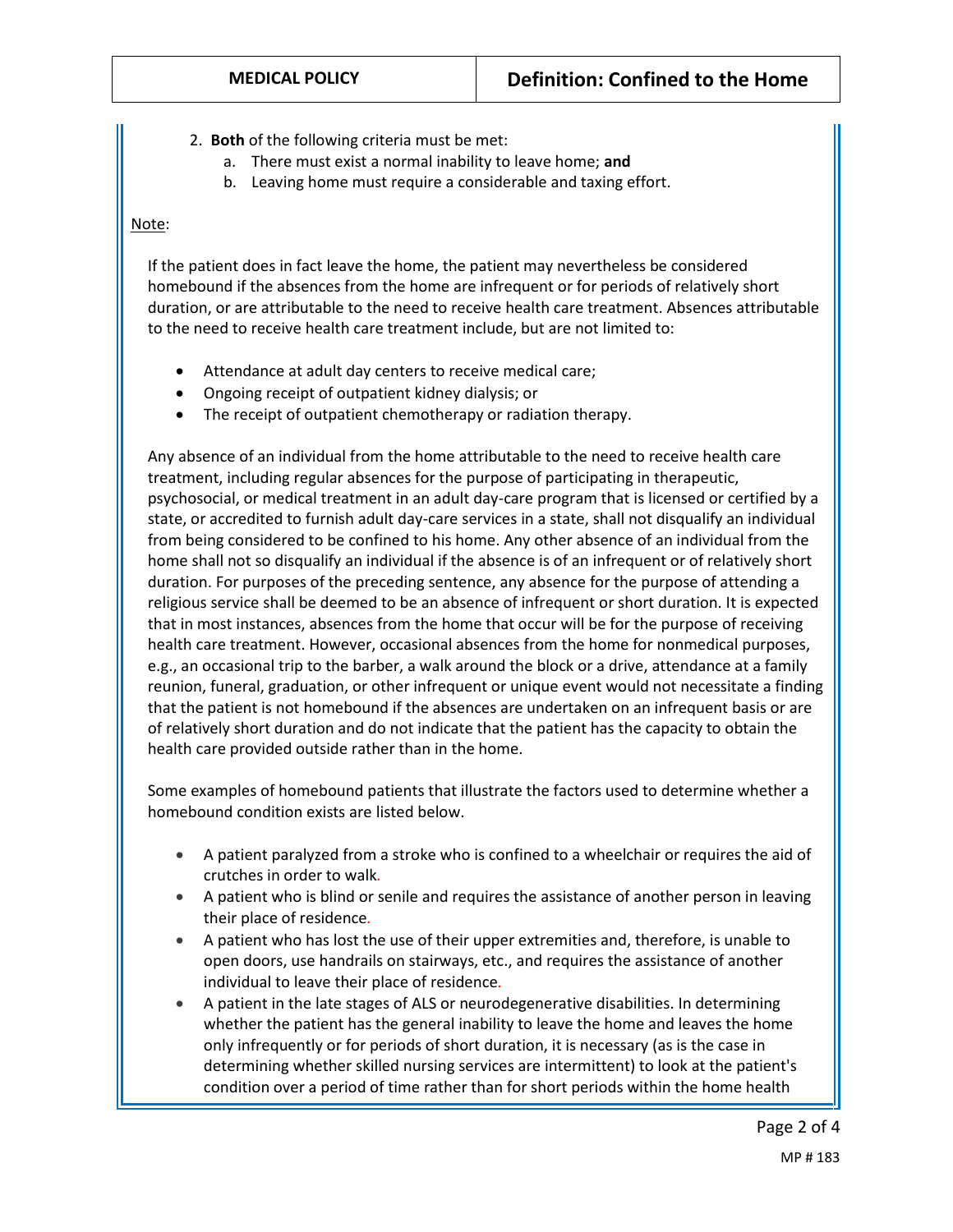stay. For example, a patient may leave the home (meeting both criteria listed above) more frequently during a short period when the patient has multiple appointments with health care professionals and medical tests in 1 week. So long as the patient's overall condition and experience is such that he or she meets these qualifications, he or she should be considered confined to the home.

- A patient who has just returned from a hospital stay involving surgery, who may be suffering from resultant weakness and pain because of the surgery and; therefore, their actions may be restricted by their physician or allowed practitioner to certain specified and limited activities (such as getting out of bed only for a specified period of time, walking stairs only once a day, etc.).
- A patient with arteriosclerotic heart disease of such severity that they must avoid all stress and physical activity.
- A patient with a psychiatric illness that is manifested in part by a refusal to leave home or is of such a nature that it would not be considered safe for the patient to leave home unattended, even if they have no physical limitations.

The aged person who does not often travel from home because of frailty and insecurity brought on by advanced age would not be considered confined to the home for purposes of this reimbursement unless they meet one of the above conditions.

## **INSTRUCTIONS FOR USE**

Company Medical Policies serve as guidance for the administration of plan benefits. Medical policies do not constitute medical advice nor a guarantee of coverage. Company Medical Policies are reviewed annually and are based upon published, peer-reviewed scientific evidence and evidence-based clinical practice guidelines that are available as of the last policy update. The Companies reserve the right to determine the application of Medical Policies and make revisions to Medical Policies at any time. Providers will be given at least 60-days' notice of policy changes that are restrictive in nature.

The scope and availability of all plan benefits are determined in accordance with the applicable coverage agreement. Any conflict or variance between the terms of the coverage agreement and Company Medical Policy will be resolved in favor of the coverage agreement.

## **REGULATORY STATUS**

### Mental Health Parity Statement

Coverage decisions are made on the basis of individualized determinations of medical necessity and the experimental or investigational character of the treatment in the individual case. In cases where medical necessity is not established by policy for specific treatment modalities, evidence not previously considered regarding the efficacy of the modality that is presented shall be given consideration to determine if the policy represents current standards of care.